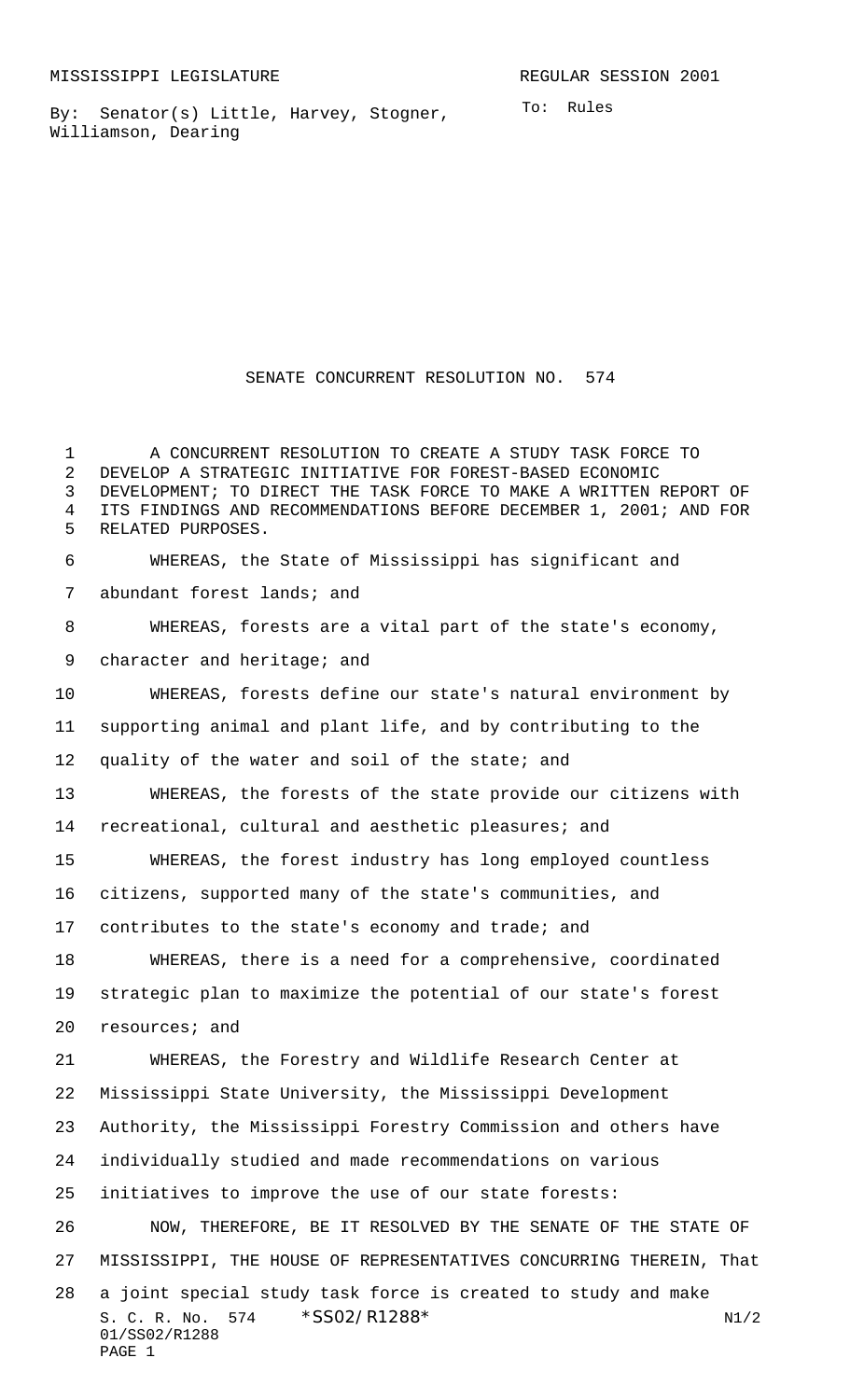recommendations regarding a comprehensive and strategic economic development forestry initiative. The committee shall be composed of two members of the House of Representatives to be appointed by the Speaker of the House and two members of the Senate to be appointed by the Lieutenant Governor, the Commissioner of Agriculture and Commerce, the State Forester of the Mississippi Forestry Commission, the Executive Vice President of the Mississippi Forestry Association, the Executive Director of the Mississippi Development Authority, the Director of the Forestry and Wildlife Center at Mississippi State University, the Executive Director of the Polymer Science Center at the University of Southern Mississippi, the Chairman of the Delta Council's wildlife committee, and the following to be appointed by the Lieutenant Governor: a representative of the nonindustrial, private forest landowners, a representative of the logging industry, a representative of primary (wood) manufacturing, a representative of the pulp and paper manufacturing industry and a representative of the Nature Conservancy. The task force shall be co-chaired by the Director of the Forestry and Wildlife Research Center and a co-chairman selected by the Lieutenant Governor.

S. C. R. No. 574 \*SS02/R1288\* 01/SS02/R1288 PAGE 2 Within ten days after the last day of the 2001 Regular Session of the Legislature, the Speaker and the Lieutenant Governor shall appoint the members of the task force. Within ten days after the members are appointed, the membership shall meet on a date mutually agreed upon by the co-chairmen for the purpose of organizing the task force and establishing rules for transacting its business and keeping records. A majority of the members of the task force shall constitute a quorum at all task force meetings. An affirmative vote of a majority of the members voting shall be required in the adoption of rules, resolutions and reports, and in any other actions taken by the task force. All members of the task force shall be notified in writing of all regular and special meetings of the task force, which notices